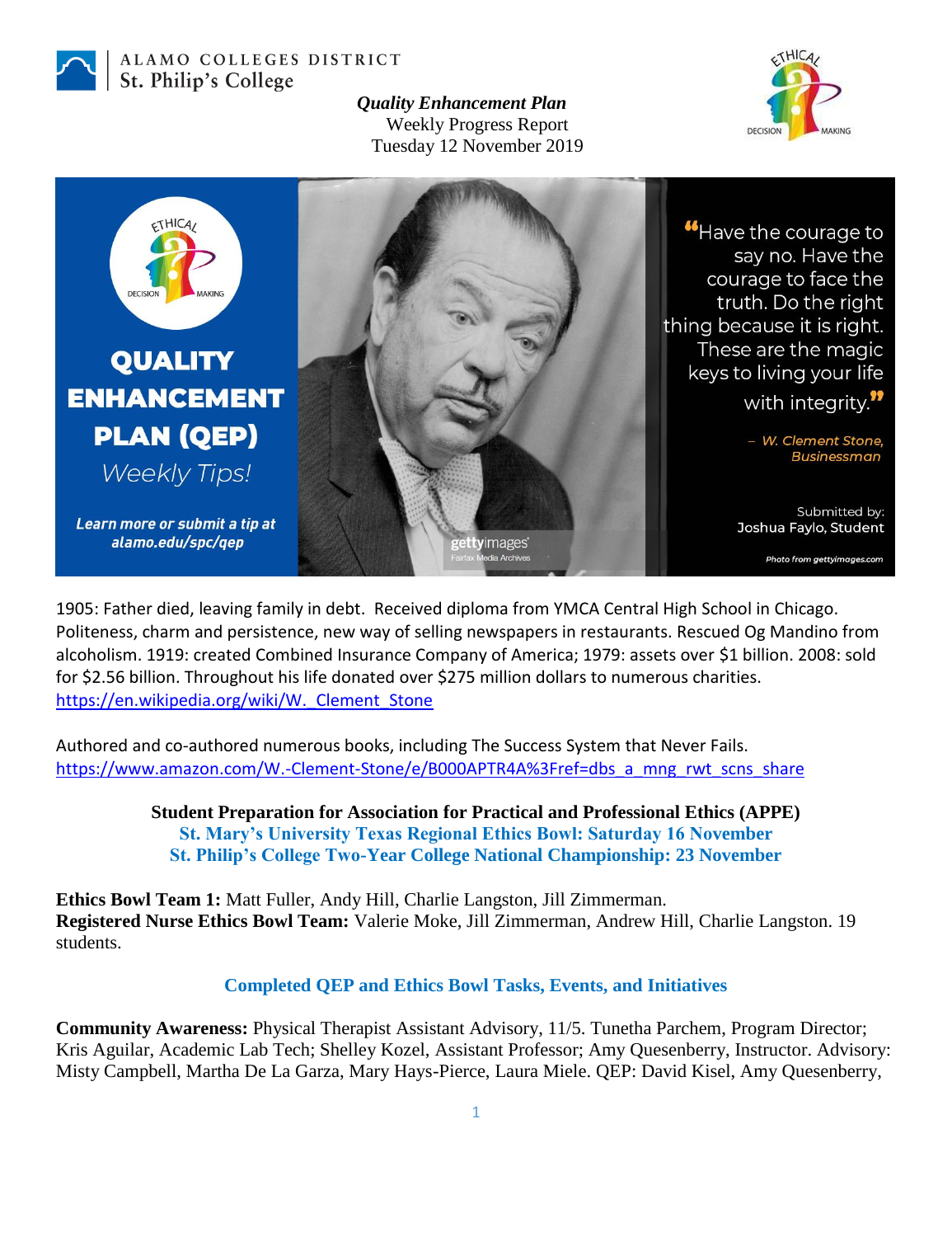Dr. Manzo. Major PTA decisions shared with QEP. **4 th Ethics Bowl Training for Judges, Moderators:** 11/5. David Kisel, Dr. Manzo.

**Faculty-Student Best Practices:** President's Division. 11/7. Liz Castillo, David Kisel, Dr. Manzo. 12 participants.

**Special Projects:** SEG Bowden Academy Ethical Decision-Making Reading Buddies. 11/7. Irene Young; Kelli Rolland-Adkins; Myrna Chavarria, Bowden Academy Instructional Coach scheduled four readings: 11; 13; 18; 20 November, 2:30 pm. SEG Student Readers: Tameca English; Jared Barrera.

**Community Awareness:** Radiography Technology Advisory. 11/8. Liz Castillo, David Kisel, Dr. Manzo. 19 participants.

**Faculty-Student Best Practices:** College Division. 11/8. David Kisel, Dr. Manzo. 24 participants. **5 th Ethics Bowl Training for Judges, Moderators:** 11/8. David Kisel, Dr. Manzo.

Special Projects: SEG Bowden Academy Ethical Decision-Making Reading Buddies. 1st visit: M 11/11; 2:30. Students Jared Barrera, Tameca English, and faculty members Irene Young & Kelli Rolland-Adkins read to approximately 35 2<sup>nd</sup> graders from Ms. Serros classes. One second grader commented, "EDM is like integrity"! Ms. Serros classes are learning about integrity.

**Stories:** My Brother is a Runner by Jin-Ha Gong; The Fisherman and His Wife by Rachel Isadora; Miss Malarkey Leaves No Reader Behind by Judy Finchler & Kevin O'Malley; Sanji's Seed by B.J. Reinhard.

## **Upcoming QEP and Ethics Bowl Tasks, Events, and Initiatives**

Special Projects: SEG Bowden Academy Ethical Decision-Making Reading Buddies. 2<sup>nd</sup> visit: W 11/13; 2:30.

**1 st Ethics Bowl scrimmage:** Team 1 and Harper College, IL. 11/14; 12-1pm. SLC 219B. **1 st Intramural Mock Ethics Bowl:** Team 1. 11/15; 11-1pm. CLR 209B.

**23rd St. Mary's University Texas Regional Ethics Bowl**. Sat 11/16; 7:30-3. <https://www.stmarytx.edu/academics/humanities/events/texas-regional-ethics-bowl/> ; [https://appe](https://appe-ethics.org/ethics-bowl/)[ethics.org/ethics-bowl/](https://appe-ethics.org/ethics-bowl/)

**Assessment:** Personal and Social Responsibility Inventory-II, post-Test. 11/18-12/13. **Special Projects: SEG Bowden Academy Ethical Decision-Making Reading Buddies. 3<sup>rd</sup> visit: M 11/18; 2:30.** Special Projects: SEG Bowden Academy Ethical Decision-Making Reading Buddies. 4<sup>th</sup> visit: W 11/20; 2:30.

**St. Philip's College:** Two-Year College National Championship. Sat 11/23; 7:30-4. <https://www.harpercollege.edu/about/news/archives/2015/120815.php> three championships, including 2014, 2015. <https://www.snow.edu/news/2016/ethicsbowl2016.html> 2016 champions, defeating Harper College.

## **Spring 2020 QEP and Ethics Bowl Tasks, Events, and Initiatives**

**Faculty-Student Best Practices sharing:** Communications & Learning Dept.; Professional Development Week, to include DC/ECHS mentors, adjuncts. Sat 1/16. **Community awareness:** Early Childhood & Family Studies Orientation. 1**/**29; 6 pm, CHP 135. **ISLO Calibration:** 2/6, 1-5, CLR 208. Shanna Bradford.